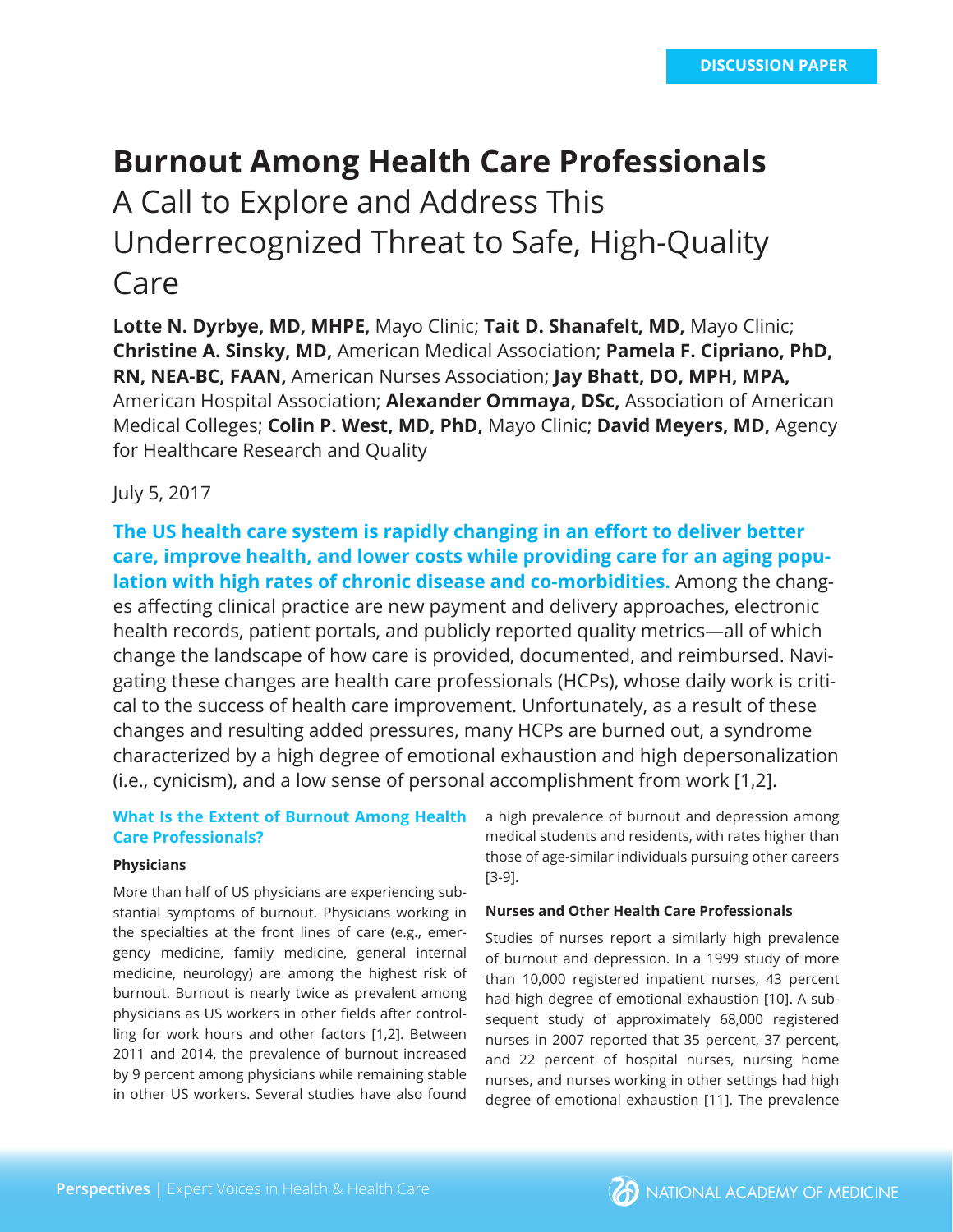of depression may also be higher among nurses than other US workers. In a study of 1,171 registered inpatient nurses, 18 percent had depression versus a national prevalence of approximately 9 percent [12]. Less is known about other members of the health care team, although existing data suggest a similar prevalence of burnout among nurse practitioners and physician assistants [13].

# **Why Should We Be Concerned About Burnout Among Health Care Professionals?**

## **Quality and Safety**

There are cross-sectional studies of physicians that suggest a significant effect on quality and risk of medical malpractice suits. In cross-sectional studies of more than 7,100 US surgeons, burnout was an independent predictor of reporting a recent major **medical error**  [14] and being involved in a **medical malpractice suit**  [15] on multivariate analysis that is controlled for other personal and professional factors. The relationship between burnout and medical error is likely bidirectional. In a longitudinal study of internal medicine residents, higher levels of burnout were associated with increased odds of reporting an error in the subsequent 3 months. Self-perceived medical errors were also associated with worsening burnout, depressive symptoms, and decrease in quality of life, suggesting a cyclical relationship between medical errors and distress [16,17]. Mean stress levels of hospital employees have also been shown to correlate with the number of hospital malpractice suits [18], and mean burnout levels among hospital nurses are an independent predictor of **health care–associated infection** [19]. Other studies have found that as mean emotional exhaustion levels of physicians and nurses working in intensive care units rose, so did standardized **patient mortality ratios** [20], while perceived quality of **interpersonal teamwork** deteriorated [21].

#### **Patient Satisfaction**

Cross-sectional studies with modest sample sizes have reported significant correlations between a physician's degree of depersonalization and **patient satisfaction**  with their hospital care [22] and between a physician's job satisfaction and patient satisfaction with their health care [23] and patient-reported adherence to medical advice [24]. Additional studies have reported an inverse relationship between nurse job satisfaction

and emotional exhaustion and patient satisfaction ratings across a variety of domains [11,25,26].

## **Turnover and Reduction of Work Effort**

Cross-sectional studies of physicians have found burnout to be independently associated with **job dissatisfaction** [27] and more than 200 percent increased odds of **intent to leave** [28,29] the current practice for reasons other than retirement. Similarly, in studies of nurses, burnout and job dissatisfaction were associated with plans to leave the current job or nursing field [30-32]. This dissatisfaction and intent often translates into action. A longitudinal study of physicians reported that each 1-point increase in emotional exhaustion or 1-point decrease in job satisfaction between 2011 and 2013 was associated with a 28 percent and 67 percent greater likelihood, respectively, of **reduction in professional effort** (i.e., reduction in work hours according to payroll records) over the following year [33], resulting in a **loss of productivity** at the national level estimated to equate to eliminating the graduating classes of seven medical schools [34]. Other studies support this relationship between burnout and leaving the clinical practice [27,35,36]. Although leaving one's current job or reducing work hours may provide individual relief [34], these tactics further strain a health care system already struggling to meet access needs [37].

# **Health Care Costs**

HCP turnover has financial implications for health care organizations. The cost of **turnover** among RNs is estimated at 1.2 to 1.3 times their salary (estimated total costs of \$82,000–\$88,000 per RN in 2007) [38,39]. Costs to replace one physician depend on specialty, location, and length of vacancy, with estimated costs ranging from hundreds of thousands to more than \$1 million [40,41]. Several small studies point to the possibility of physicians experiencing burnout or high workloads making **more referrals** and **ordering more tests** [42,43]. Burnout may also increase health care expenditures indirectly via higher rates of medical errors [14,16,17] and malpractice claims [14,15], absenteeism, and lower job productivity [12,44-47].

#### **Personal Consequences**

HCP burnout represents real suffering among people dedicated to preventing and relieving the suffering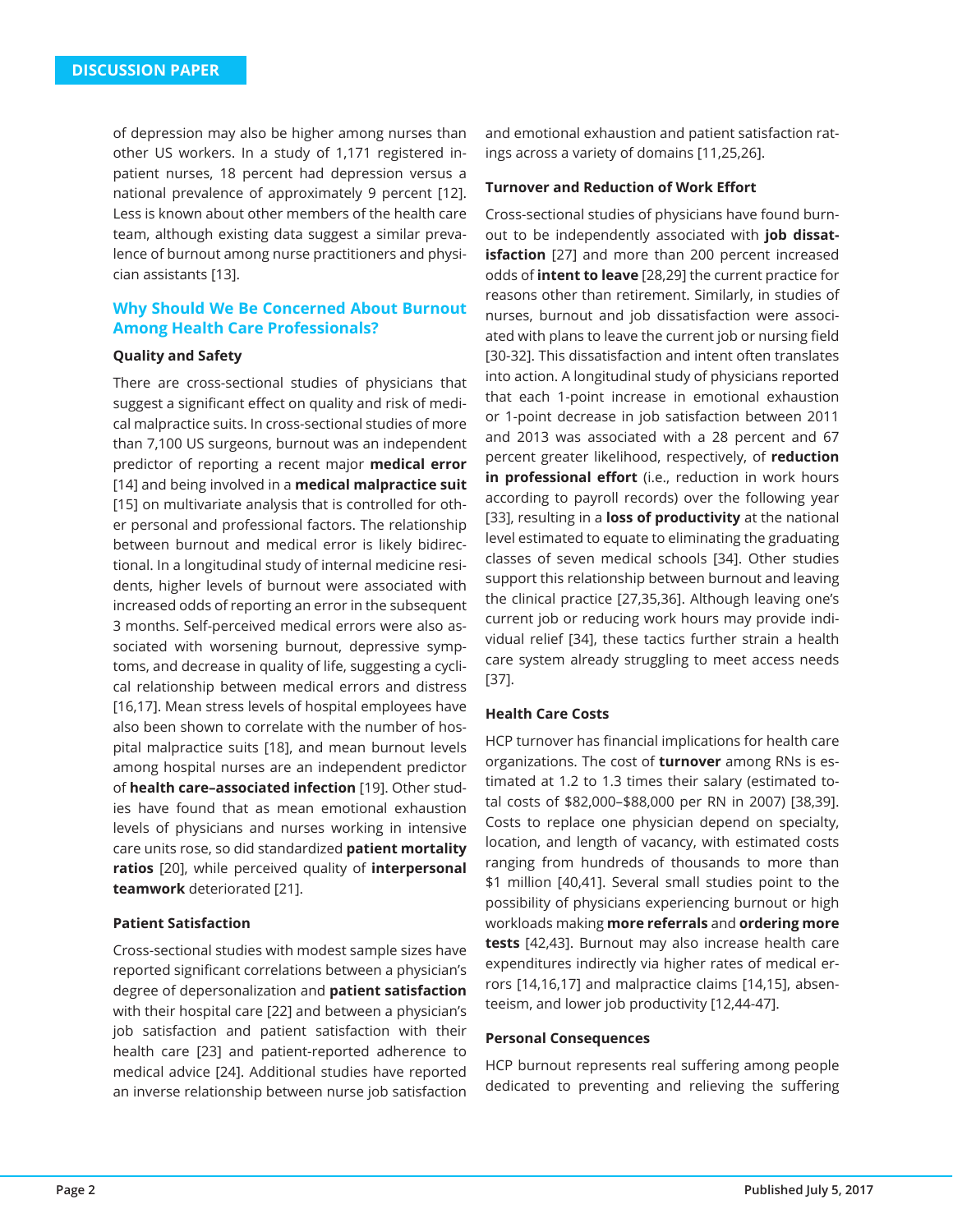of others. Cross-sectional studies of physicians have found burnout to be independently associated with 25 percent increased odds of **alcohol abuse/dependence** and 200 percent increased odds of **suicidal ideation** among physicians [48,49]. In a longitudinal study of medical students, burnout predicted development of suicidal thoughts over the ensuing year, independent of symptoms of depression [7]. Physicians are at increased risk of suicide compared with the US general population [50], with the suicide rate among male physicians 40 percent higher than that of other males in the population and the suicide rate among female physicians 130 percent higher than that of other females in the population [50].

# **What Is Driving Burnout Among Health Care Professionals?**

## **Work-Related Factors**

A large number of studies suggest that work-related stress fuels burnout [51] and job dissatisfaction among HCPs [52,53]. Work process inefficiencies (e.g., computerized order entry and documentation), excessive workloads (e.g., work hours, overnight call frequency, nurse-patient ratios), work-home conflicts, organizational climate factors (e.g., management culture; lack of physician-nurse collaboration, value congruence, opportunities for advancement, and social support), and deterioration in control, autonomy, and meaning at work have been associated with burnout among physicians and nurses [1,10,11,27,30,31,45,54- 65]. For example, multivariate analyses of data from cross-sectional studies of physicians have reported independent relationships between burnout and **work hours** (3 percent increased odds for each additional hour/week), **night or weekend call** (3–9 percent increased odds for each additional night or weekend on call), time spent at **home on work-related tasks** (2 percent increased odds for each additional hour/ week), and **work-home conflict** (200–250 percent increased odds). In a study of inpatient nurses, each increase of one **patient per nursing staff ratio** (selfreported staffing levels) increased odds of high degree of emotional exhaustion by 23 percent and job dissatisfaction by 15 percent [10]. **Moral distress,** stemming from factors such as perceived powerlessness, unnecessary/futile care, inadequate informed consent, and false hope [66], is also a significant predictor of burnout among nurses [65]. Registered nurses who

worked in nursing homes may also be at higher risk for burnout and lower job satisfaction than nurses who work in other settings [11].

Cross-sectional studies have consistently found physician **specialty** to be an independent predictor of burnout, with some specialties associated with 40 percent lower odds of burnout (e.g., dermatology) and others associated with up to 300 percent increased odds of burnout (e.g., emergency medicine, general internal medicine, neurology) in comparison with other specialties [1,2,27,35,55,57,58,67], suggesting there is something unique to the work lives in these specialties that contributes to increased risk. There may also be distinct work-related drivers for physicians in **private practice,** as several studies have found them at approximately 20 percent higher odds for burnout independent of specialty, work hours, incentive pay, and a variety of other factors [2,35,55,58]. Multivariate analyses of data from cross-sectional studies of physicians have reported independent relationships between burnout and **incentive pay** (130 percent increased odds versus other salary models), **career stage** (25 percent more likely among **midcareer** physicians than early or late career), **career fit** (275 percent more likely among physicians who spend less than 20 percent of their work effort on the activity they find most personally meaningful), and use of **computerized physician order entry** (29 percent more likely among physicians who enter orders into a computer) [35,57,58]. Other aspects within the work environment that drive **clerical burden** likely also contribute [58,68,69]. Additionally, **leadership behaviors** matter [70]. How well leaders seek input from, inform, mentor, and recognize individuals for their contributions relates to burnout and the career satisfaction of the physicians they lead [70]. Large national studies of physicians also suggest that organizations that provide physicians with **control** over workplace issues are more likely to employ physicians with higher career satisfaction and lower reported stress [36,52].

## **Demographic Profiles of Those at Higher Risk**

Cross-sectional studies of physicians have found independent relationships between burnout and physician sex, age, relationship status, age of children, and spousal/partner occupation [2,27,57,71]. Although gender is not consistently an independent predictor of burnout after adjusting for age and other factors, some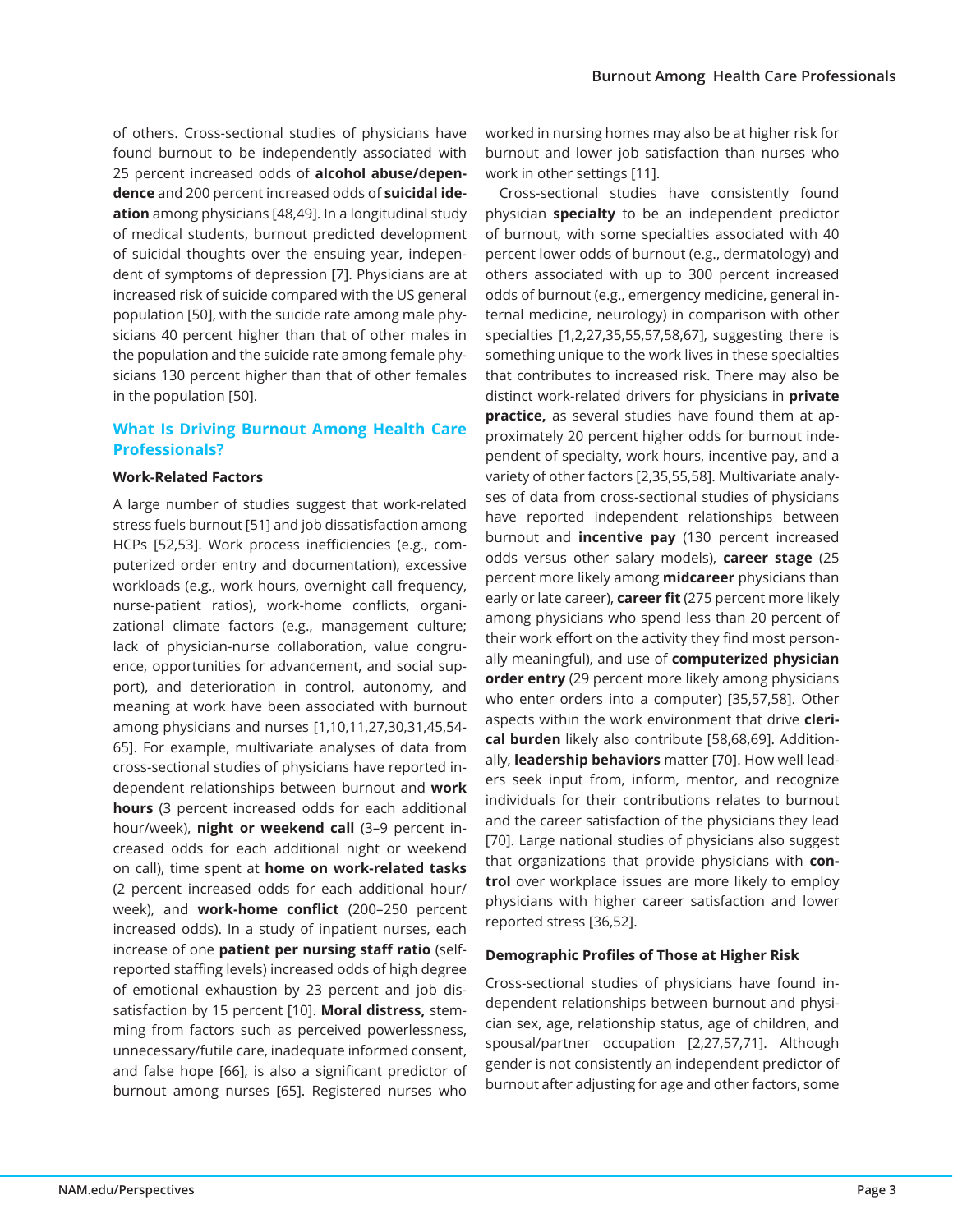studies have found **female physicians** to have 30–60 percent increased odds of burnout [2,58,67]. Female physicians are more likely to experience depressive symptoms than male physicians; however, depression is not more common among female physicians than other females in the general population [50]. **Younger physicians** are also at increased odds of burnout, with those who are less than 55 years old at 200 percent increased risk compared with those older than 55. Having a **child younger than 21 years old** increases the odds of burnout by 54 percent, and having a **spouse/ partner who works as a nonphysician HCP** increases the odds by 23 percent. We are unaware of any studies that have explored ethnic or racial differences in the prevalence of burnout among practicing physicians, although some work has been done in medical students [72]. Among other helping professionals, the prevalence of burnout among African Americans has been shown to be lower than among Caucasians [51,73]. Individual characteristics, such as personality and interpersonal skills, and experiences may influence how HCPs deal with stress and adjust to rapidly changing work environments [74-77]. Research, however, suggests that individuals who choose to become physicians are not inherently more vulnerable to stress and burnout [78].

## **What Research Is Needed?**

Despite decades of publications documenting the problem and some of its causes and potential consequences, many questions remain, and information on effective interventions remains limited [2,79- 81]. A major limitation of the existing research is that the vast majority of studies have been cross-sectional, hampering our ability to understand causality. Many studies lack the multivariate analyses needed to elucidate the extent to which hypothesized variables are independent predictors or interacting or confounding correlates. Only a limited number of the complex array of factors (e.g., workplace conditions and personal characteristics) that may contribute to burnout and poor job dissatisfaction among HCPs have been studied. There is a scarcity of research studies exploring differences by work setting (e.g., inpatient, outpatient, skilled nursing home) and the work experience of other members of the health care team, including nurse practitioners, physician assistants, pharmacists, medical assistants, and nonclinical staff. Terminology and measurement tools used vary substantially across studies, limiting comparisons across HCP populations, hampering efforts to quantitatively summarize outcomes (for example through meta-analyses), and slowing the rate of advancement in the field. Most intervention studies have used convenience sampling, lacked appropriate comparison groups, were short in duration, involved only a single discipline or organization, and focused primarily on individual interventions, such as mindfulness-based stress reduction, despite problems within the health care system being a much greater contributing factor to burnout and

#### **Box 1 | High-Priority Research Principles**

#### *All Studies*

- Build on existing models and conceptual frameworks
- Use robust study design (e.g., prospective cohort, case control, randomized)
- Use valid and reliable metrics
- Employ multivariate analysis consistent with conceptual framework

#### *To Explore Causation*

Use longitudinal study design

#### *Intervention Studies*

- Use randomized controlled or cohort study designs with crossover or appropriate comparison group
- Include appropriate follow-up (e.g., 6–12 months after the end of intervention)
- Include multidisciplinary team or consider, when appropriate, effect of intervention on other members of health care team
- Should be feasible for scaling and implementation
- Report on cost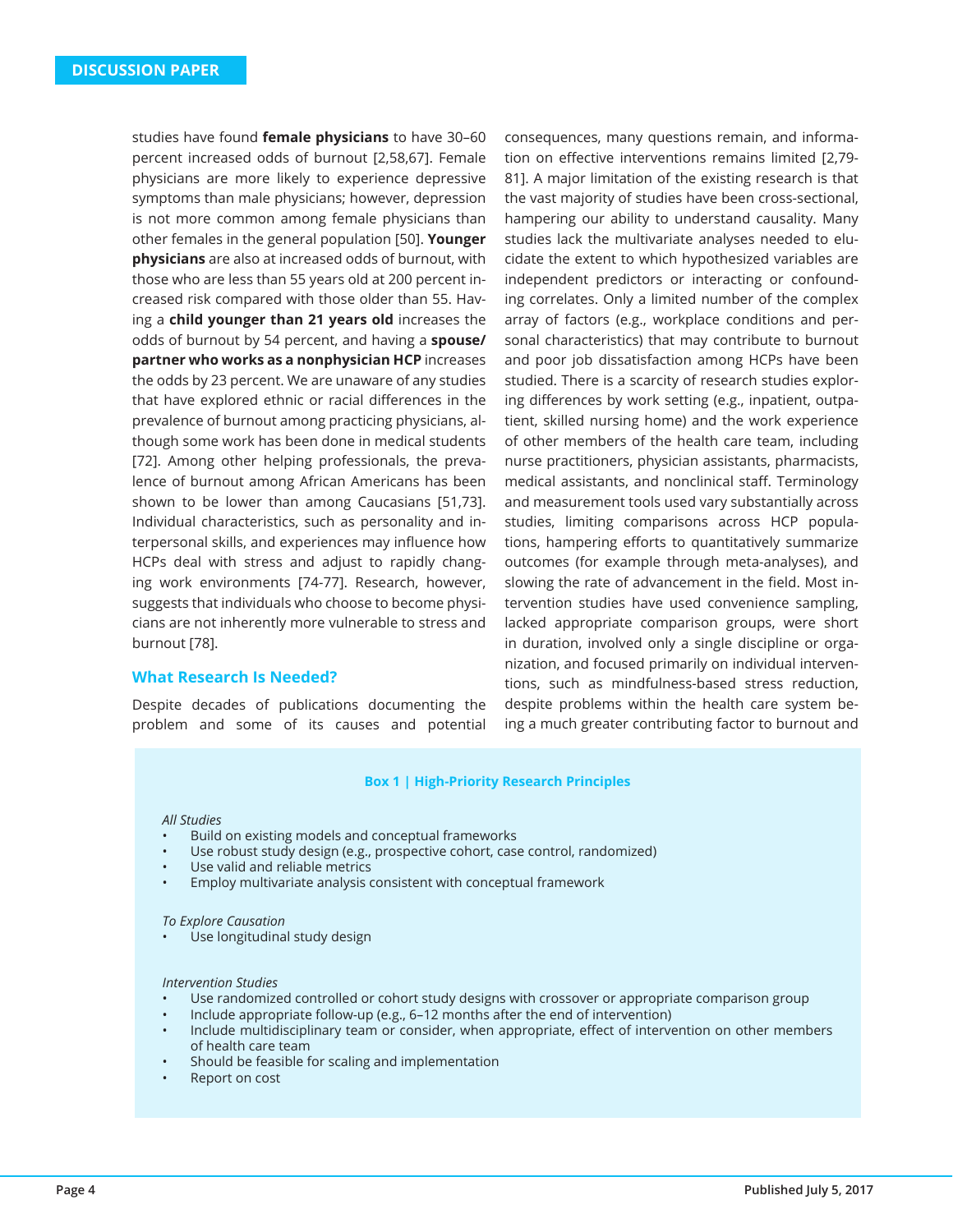#### **Box 2 | Research to Identify Organizational and Health Care System Factors That Contribute to Distress and Threaten Well-Being for Health Care Professionals**

#### *Organizational environment*

- What structural, functional (including clinical), financial, and operational features are associated with risk of burnout, depression, and suicidality among HCPs, and which features are associated with higher levels of well-being?
- What factors most strongly differentiate higher-performing from lower-performing systems with respect to HCP well-being?
- What models of health care delivery system (forms of economic integration and employment models) optimize HCP performance, well-being, and satisfaction?
- How do different types of delivery system organizational structures compare with respect to workforce efficiency, autonomy, and meaning in work?
- How do nonfinancial performance incentives, such as price transparency, public performance reporting for consumers, and private performance feedback reports to physicians, affect HCP distress and wellbeing?

#### *Practice environment*

- What is the relationship between practice-level factors (e.g., delivery model, team composition, employment status, hours of operation) and HCP distress and well-being?
- Which care team design facilitates high-quality care, meaning in work, work efficiency, job satisfaction, and well-being among all care team members?
- What is the relationship between panel characteristics (e.g., panel size, complexity of patients seen, changing patient expectations/engagement) and HCP distress and well-being?
- What is the effect of health IT systems and changes on HCP distress and well-being?
- What are optimal workloads for HCPs that promote quality of care, prevent burnout, and achieve patient safety?
- What effect does case complexity have on HCP distress and well-being?
- To what extent does lack of continuity of care contribute to HCP burnout, especially in primary care?
- What is the relationship between implementation of safety interventions (e.g., reporting of patient safety events, prevention and control of health care–associated infections, improving diagnostic error, the safe use of medical devices and medications, and transitions of care and handoffs between health care providers) and HCP distress and well-being?

#### *Financial environment*

- How do different payment models (e.g., bundled payment) and financial incentives affect HCP distress and well-being?
- Which changes done at a system level to better align financial incentives have improved HCP well-being, and which ones have negatively affected HCP well-being?
- Does measuring cost of care affect HCP well-being?

#### *Regulatory and liability environment*

- Do medical licensing requirements discourage HCPs from accessing mental health care?
- What is the effect of malpractice liability and tort reform on HCP distress and well-being?

dissatisfaction [82]. These shortcomings should be addressed.

Future research should adhere to core research principles *(Box 1)*. Methodologically rigorous research should build on existing models and conceptual frameworks [53,83-87] and use instruments to measure domains of HCPs' work-lives, experiences, burnout, and well-being (i.e., emotional, psychological, and social well-being) that have acceptable levels of reliability and validity. Despite the widespread use of study-specific and often single-item approaches to explore these dimensions, instruments with established reliability and validity to measure burnout, stress, engagement, quality of life, fatigue, and other dimensions of mental health exist, and their use should be encouraged [87]. The Maslach Burnout Inventory (MBI) is the gold standard for measuring burnout, with the MBI-Human Services Survey version most suitable for measuring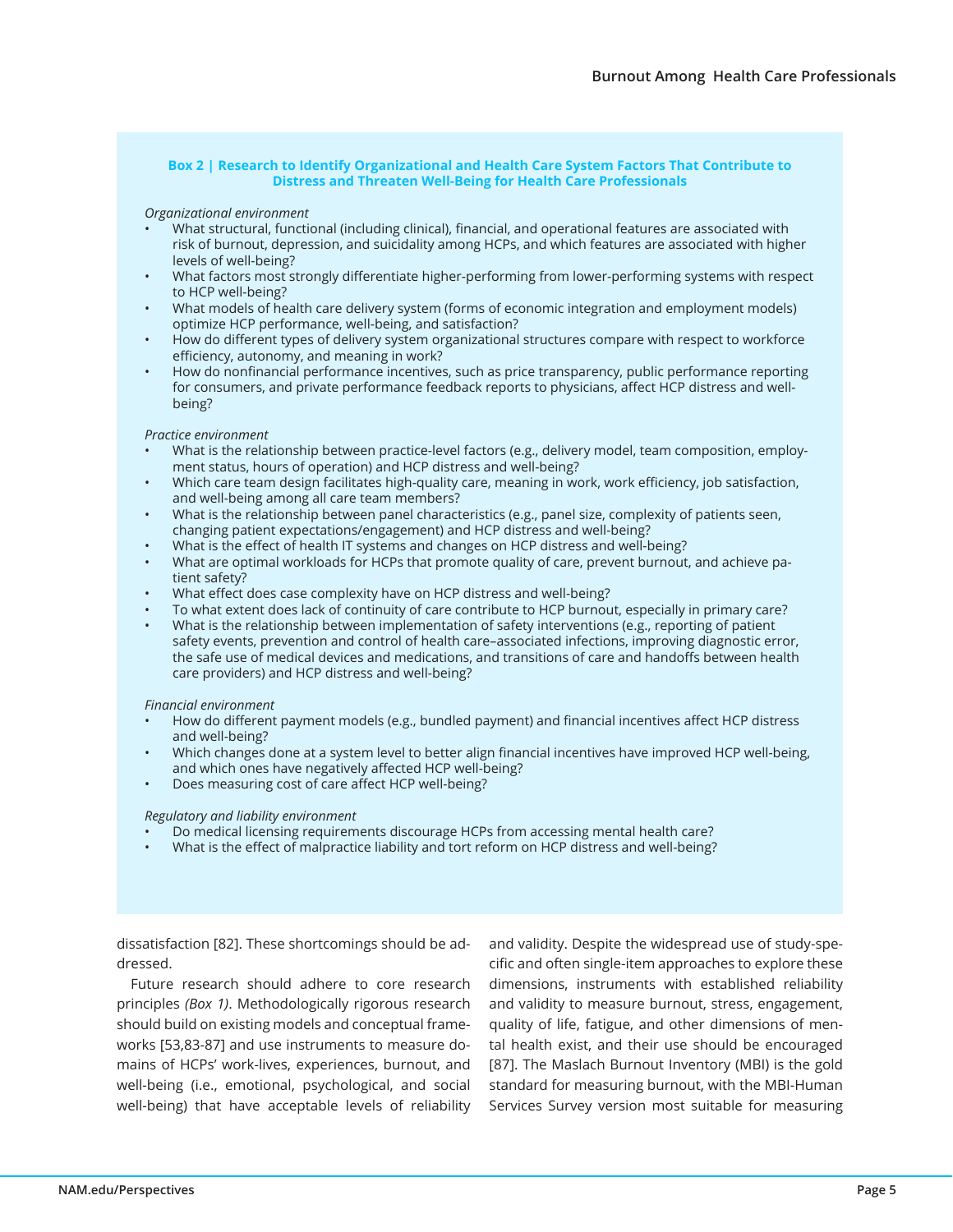#### **Box 3 | Research to Gain Further Understanding of the Implications of Health Care Professional Distress and Well-Being for Health Care Outcomes**

- What is the relationship between HCP distress and well-being and quality of care and patient health outcomes?
- What is the relationship between HCP distress and well-being and patient safety?
- What is the relationship between HCP distress and well-being and patient experience, patient engagement, and patient adherence to treatment? What are the short- and long-term economic costs of HCP distress?
- What role does HCP distress and well-being have in turnover and reduced work effort?
- What is the relationship between HCP distress and well-being and referral patterns, test ordering, and prescribing practices in relation to health care costs and overuse of health care?
- What role does HCP mental health play in attitudes toward cost-conscious care?
- What is the effect of HCP distress and well-being on overuse of health care overutilization?

burnout among HCPs (e.g., nurses, physicians, health aides, social workers, counselors, therapists) and the MBI-General Survey version for others working in jobs such as customer service, management, and most other professions. Instruments designed to measure multiple dimensions of well-being (burnout, stress, worklife integration, meaning/purpose in work) specifically for physicians have also been developed [88-93] and validated [87]. These instruments have also proved useful for workers in other fields [88], and studies to establish national benchmarks for nurses, nurse practitioners, and physician assistants are ongoing. Those instruments with published national benchmarks for HCPs and demonstrated to have predictive validity for relevant outcomes are particularly useful [87-91]. Development of additional instruments to measure new constructs need to apply established rigorous scientific processes of instrument development and validation, including particular attention to concurrent and predictive validity.

To move the field forward, methodologically rigorous research should be conducted within the following three major areas:

# **1) Research to identify organizational and health care system factors that increase risk of distress for health care professionals**

Research is needed that creates new knowledge by identifying the organizational and health care system factors that are placing HCPs at increased risk for burnout. In particular, longitudinal studies are needed to better identify individual, work-unit, health care organization/employer, and health care system factors that contribute to poor well-being among HCPs. Research priorities within this domain are listed in *Box 2*. It is critical that researchers consider how factors may differentially affect different members of the health care team. For example, the incorporation of computer order entry may affect physicians, pharmacists, and nurses in different ways, increasing workload or stress for some while lessening it for others.

# **2) Research to gain further understanding of the implications of health care professional distress and well-being for health care outcomes**

Longitudinal study designs and measured (rather than self-reported) health care outcomes are needed to advance our understanding of the professional consequences of HCP burnout and other forms of distress *(Box 3)*. Given the effect of HCPs' decisions on health care outcomes and costs, research should also focus on exploring relationships between HCPs' distress, wellbeing, and referral patterns, test ordering, prescribing practices, and other decisions that affect health care quality, safety, and costs. Economic models that estimate the costs of poor HCP well-being are also needed. Efforts in this regard have begun, and additional studies are needed to maximize precision and generalizability [19,94].

## **3) Intervention research to improve the work-lives and well-being of health care professionals**

Relatively few methodologically robust intervention studies have been conducted [81,95]. Intervention research should be a high priority. A recent systematic review and meta-analysis evaluating interventions to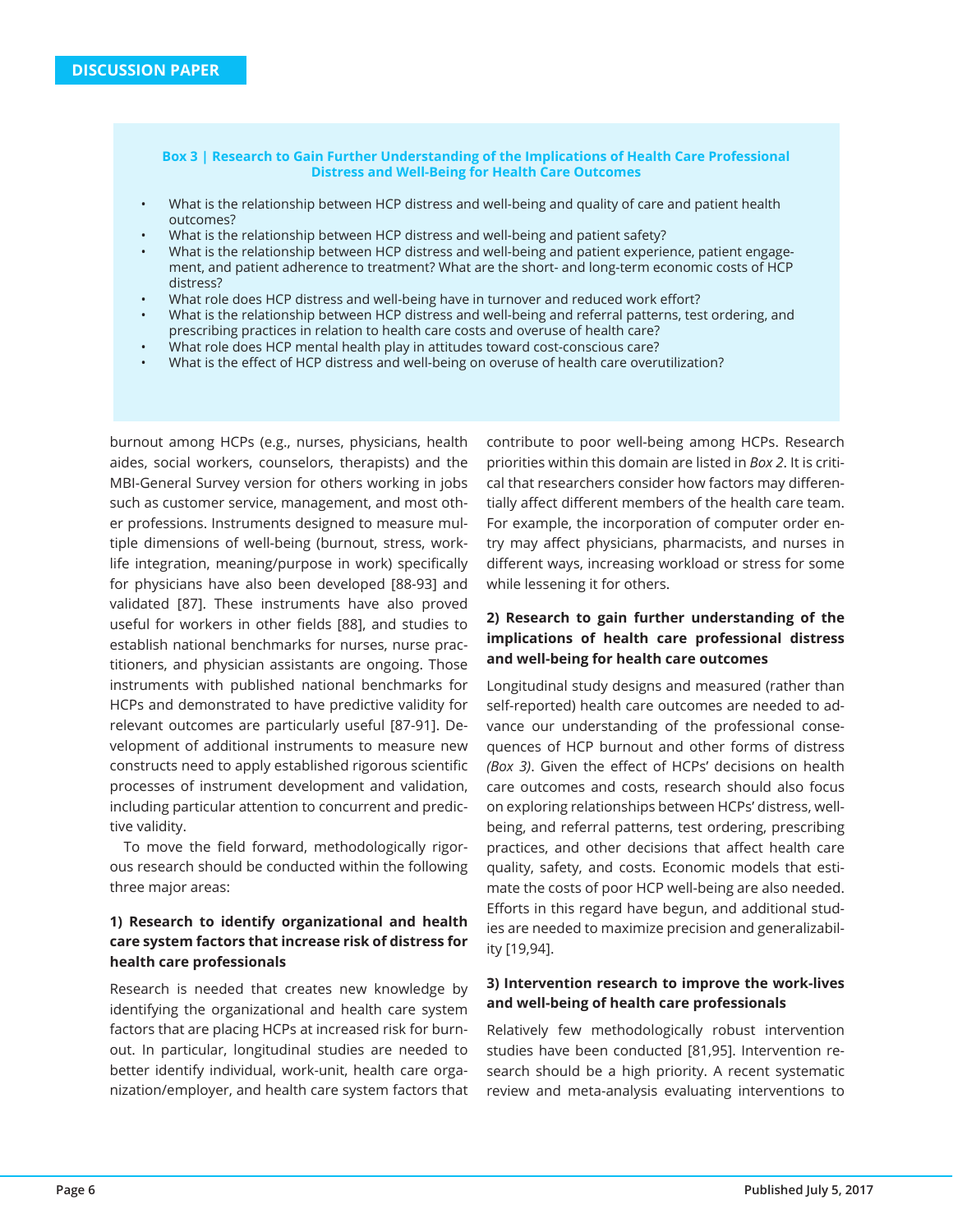reduce physician burnout identified only 15 randomized controlled trials and 37 cohort studies [81]. The analysis concluded that a broad range of interventions are mildly to modestly effective in reducing physician burnout and that both organizational/structural- and individual-focused interventions are effective [81]. A second, subsequent meta-analysis resulted in similar findings [95]. Targets for intervention research are listed in *Box 4*  and will be further informed by the research proposed in area 1 above. Both interventions that include diverse groups of HCPs and others that target the unique needs of each type of HCP (e.g., physicians, nurses, nurse practitioners, physician assistants, pharmacists) are needed. It is also vital to determine the work conditions and HCP individual factors necessary for successfully implementing interventions that improve performance and wellbeing. Furthermore, studies assessing the degree to which interventions that improve HCP well-being also improve patient outcomes, access to care, and cost of care could have a transformative effect. Implementation-science principles should be used to promote the uptake of research findings into common health care environments.

## **Overcoming Barriers to Research**

To date, research funding for studies designed to advance these three aims has been limited. Given the potentially serious ramifications of poor well-being and low job satisfaction among HCPs on the success of efforts to advance the patient experience of care, improve the health of populations, and reduce cost of health care, this should be remedied. Implementation of health care legislation and associated regulations should include appropriately scaled resources that can be allocated to study the effects of regulatory requirements associated with health care legislation on population health, patient satisfaction, cost, and HCP well-being and job satisfaction. Only with such effort will viable and sustainable solutions be realized.

## **Conclusion**

The high prevalence of burnout among HCPs is cause for concern because it appears to be affecting quality, safety, and health care system performance. Efforts are needed to address this growing problem. Progress will require methodologically sound studies, adequate funding, and collaborative efforts. Formation of the National Academy of Medicine Action Collaborative (for a full list of participants, please see https://nam.edu/initiatives/ clinician-resilience-and-well-being) is an important step. Many organizations have initiated steps to address aspects of the problem, but as indicated in this article, many important questions remain. The authors hope that research sponsors, institutions, clinician organizations, researchers, clinicians, and patients join in supporting enhanced research efforts focused on these topics.

#### **Box 4 | Intervention Research to Improve the Work-Lives and Well-Being of Health Care Professionals**

- What organizational interventions in the practice environment reduce distress and cultivate well-being among HCPs?
- What work conditions and HCP individual factors are necessary for successfully implementing interventions that improve performance and well-being?
- What are the optimal approaches to designing and implementing individual and organizational interventions to reduce HCP distress and promote HCP well-being?
- What system-level factors are necessary for implementing interventions that improve performance and HCP well-being?
- How do health care organizations optimally incorporate regular assessment of HCP well-being and act on results?
- What is needed for delivery systems to implement best practices known to create positive work environments that support high-performing teams and individual well-being?
- What practice environment factors optimize implementation of interventions aimed at increasing efficiency and controlling and improving affordability without increasing HCP distress?
- What interventions to improve HCP well-being also improve patient outcomes?
- How should organizations evaluate and improve the work environment, help individuals promote their well-being, and support those who experience distress?
- What is an effective way to screen for distress, reduce barriers to care, and treat distress?
- What personal strategies are essential to facilitating recovery from burnout?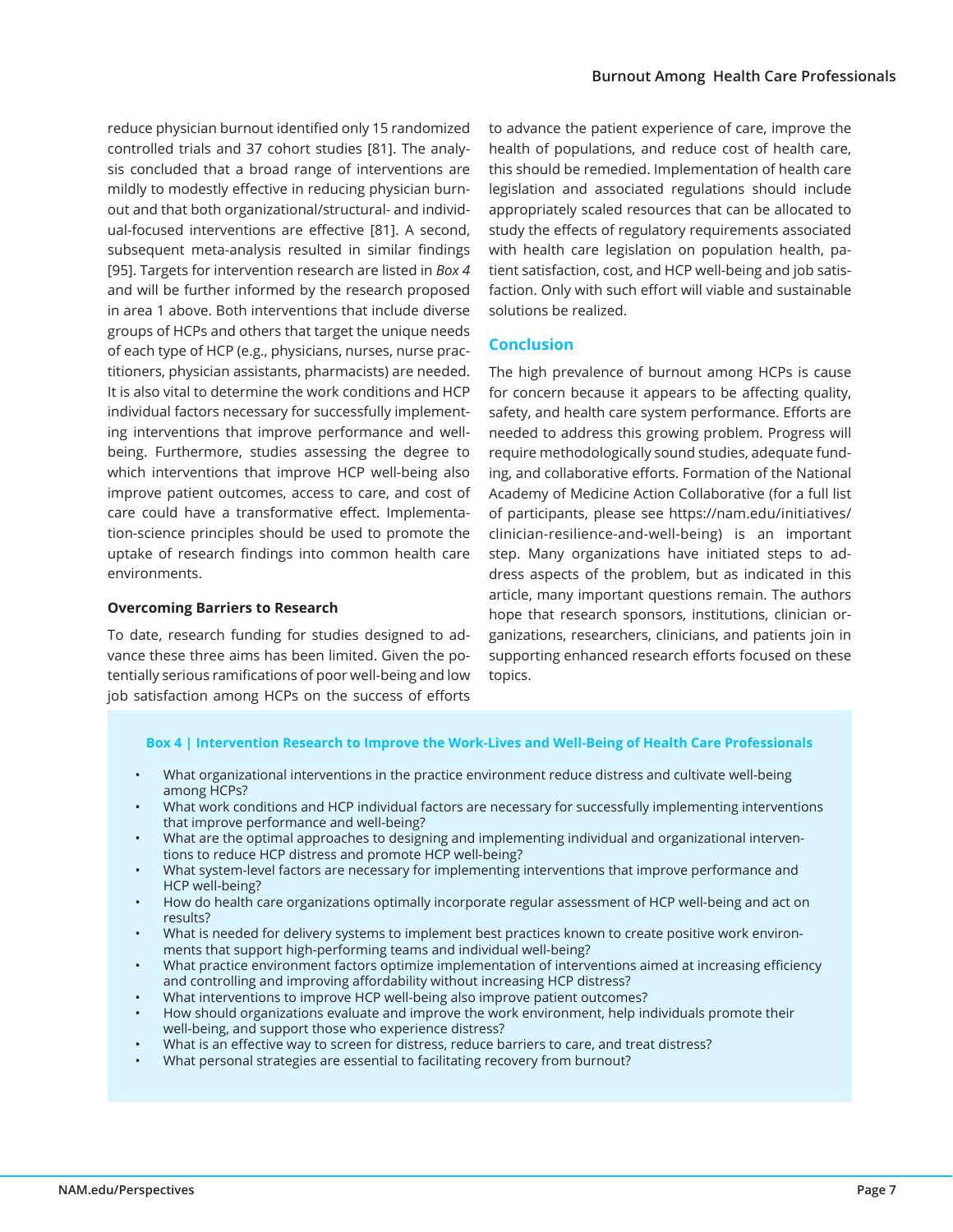# **References**

- 1. Shanafelt TD, Boone S, Tan L, et al. Burnout and satisfaction with work-life balance among US physicians relative to the general US population. Arch Intern Med 2012;172:1377-85.
- 2. Shanafelt TD, Hasan O, Dyrbye L, et al. Changes in burnout and satisfaction with work-life balance in physicians and the general US working population between 2011 and 2014. Mayo Clin Proc 2015;90:1600- 13.
- 3. Mata DA, Ramos MA, Bansal N, et al. Prevalence of depression and depressive symptoms among resident physicians: A systematic review and meta-analysis. JAMA 2015;314:2373-83.
- 4. Rotenstein LS, Ramos MA, Torre M, et al. Prevalence of depression, depressive symptoms, and suicidal ideation among medical students. JAMA 2016;316:2214- 36.
- 5. Dyrbye LN, Massie FS, Jr., Eacker A, et al. Relationship between burnout and professional conduct and attitudes among US medical students. JAMA 2010;304:1173-80.
- 6. Dyrbye LN, Shanafelt TD. A narrative review on burnout experienced by medical students and residents. Med Educ 2016;50:132-49.
- 7. Dyrbye LN, Thomas MR, Massie FS, et al. Burnout and suicidal ideation among US medical students. Ann Intern Med 2008;149:334.
- 8. Dyrbye LN, West CP, Satele D, et al. Burnout among US medical students, residents, and early career physicians relative to the general US population. Acad Med 2014;89:443-51.
- 9. West CP, Shanafelt TD, Kolars J. Quality of life, burnout, educational debt, and medical knowledge among internal medicine residents. JAMA 2011;306:952-60.
- 10. Aiken LH, Clarke SP, Sloane DM, Sochalski J, Silber JH. Hospital nurse staffing and patient mortality, nurse burnout, and job dissatisfaction. JAMA 2002;288:1987- 93.
- 11. McHugh MD, Kutney-Lee A, Cimiotti JP, Sloane DM, Aiken LH. Nurses' widespread job dissatisfaction, burnout, and frustration with health benefits signal problems for patient care. Health Aff 2011;30:202-10.
- 12. Letvak SA, Ruhm CJ, Gupta SN. Nurses' presenteeism and its effects on self-reported quality of care and costs. Am J Nurs 2012;112:30-8; quiz 48, 39.
- 13. Benson MA, Peterson T, Salazar L, et al. Burnout in rural physician assistants: An initial study. J Physician Assist Educ 2016;27:81-3.
- 14. Shanafelt TD, Balch CM, Bechamps G, et al. Burnout and medical errors among American surgeons. Ann Surg 2010;251:995-1000.
- 15. Balch CM, Oreskovich MR, Dyrbye LN, et al. Personal consequences of malpractice lawsuits on American surgeons. J Am Coll Surg 2011;213:657-67.
- 16. West CP, Huschka M, Novotny P, et al. Association of perceived medical errors with resident distress and empathy: A prospective longitudinal study. JAMA 2006;296:1071-8.
- 17. West CP, Tan AD, Habermann TM, Sloan JA, Shanafelt TD. Association of resident fatigue and distress with perceived medical errors. JAMA 2009;302:1294-300.
- 18. Jones JW, Barge BN, Steffy BD, Fay LM, Kunz LK, Wuebker LJ. Sress and medical malpractice: Organizational risk assessment and intervention. J Appl Psychol 1988;73:727-35.
- 19. Cimiotti JP, Aiken LH, Sloane DM, Wu ES. Nurse staffing, burnout, and health care-associated infection.[Erratum appears in Am J Infect Control. 2012 Sep;40(7):680]. Am J Infect Control 2012;40:486
- 20. Welp A, Meier LL, Manser T. Emotional exhaustion and workload predict clinician-rated and objective patient safety. Front Psychol 2015;5:1-13.
- 21. Welp A, Meier LL, Manser T. The interplay between teamwork, clinicians' emotional exhaustion, and clinician-rated patient safety: A longitudinal study. Crit Care (London, England) 2016;20:110.
- 22. Halbesleben JRB, Rathert C. Linking physician burnout and patient outcomes: Exploring the dyadic relationship between physicians and patients. Health Care Manage Rev 2008;33:29-39.
- 23. Haas JS, Cook EF, Puopolo AL, Burstin HR, Cleary PD, Brennan TA. Is the professional satisfaction of general internists associate with patient satisfaction? J Gen Intern Med 2000;15:122-8.
- 24. DiMatteo MR, Sherbourne CD, Hays RD, et al. Physicians' characteristics influence patients' adherence to medical treatment: Results from the Medical Outcomes Study.[see comment]. Health Psychol 1993;12:93-102.
- 25. Leiter MP, Harvie P, Frizzell C. The correspondence of patient satisfaction and nurse burnout. Soc Sci Med 1998;47:1611-7.
- 26. Vahey DC, Aiken LH, Sloane DM, Clarke SP, Vargas D. Nurse burnout and patient satisfaction. Med Care 2004;42:II57-66.
- 27. Shanafelt TD, Balch CM, Bechamps GJ, et al. Burnout and career satisfaction among American surgeons. Ann Surg 2009;250:463-71.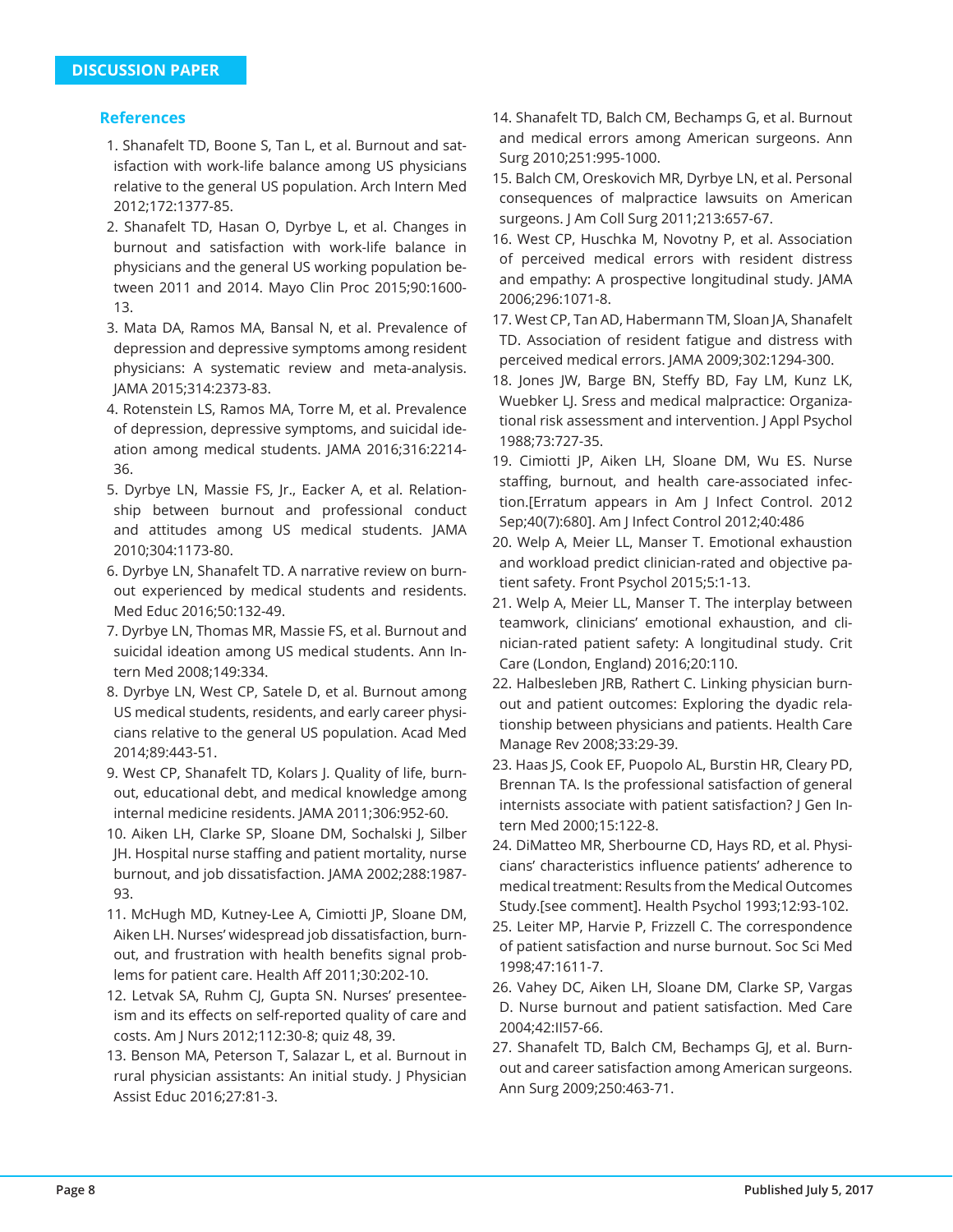- 28. Shanafelt TD, Sloan JA, Satele D, Balch C. Why do surgeons consider leaving practice? J Am Coll Surg 2011;212:421-2.
- 29. Shanafelt TD, Raymond M, Kosty M, et al. Satisfaction with work-life balance and the career and retirement plans of US oncologists. J Clin Oncol 2014;32:1127-35.
- 30. Leiter MP, Maslach C. Nurse turnover: The mediating role of burnout. J Nurs Manag 2009;17:331-9.
- 31. Spence Laschinger HK, Leiter M, Day A, Gilin D. Workplace empowerment, incivility, and burnout: Impact on staff nurse recruitment and retention outcomes. J Nurs Manag 2009;17:302-11.
- 32. Hayes LJ, O'Brien-Pallas L, Duffield C, et al. Nurse turnover: A literature review—an update. Int J Nurs Stud 2012;49:887-905.
- 33. Shanafelt TD, Mungo M, Schmitgen J, et al. Longitudinal study evaluating the association between physician burnout and changes in professional work effort. Mayo Clin Proc 2016;91:422-31.
- 34. Shanafelt TD, Dyrbye LN, West CP, Sinsky C. Potential impact of burnout on the US physician workforce. Mayo Clin Proc 2016;91:1667-8.
- 35. Dyrbye LN, Boone SL, Satele DV, Sloan JA, Shanafelt TD. Physician satisfaction and burnout at different career stages. Mayo Clin Proc 2013;88:1358-637.
- 36. Linn LS, Brook RH, Clark VA, Davies AR, Fink A, Kosecoff J. Physician and patient satisfaction as factors related to the organization of internal medicine group practices. Med Care 1985;23:1171-8.
- 37. Association of American Medical Colleges, Center for Workforce Studies. The complexities of physician supply and demand: Projections through 2025. 2008.
- 38. Jones CB. The costs of nurse turnover, part 2: Application of the Nursing Turnover Cost Calculation Methodology. J Nurs Adm 2005;35:41-9.
- 39. Jones CB. Revisiting nurse turnover costs: Adjusting for inflation. J Nurs Adm 2008;38:11-8.
- 40. Fibuch E, Ahmed A. Physician turnover: A costly problem. Physician Leadersh J 2015;2:22-5.
- 41. Buchbinder SB, Wilson M, Melick CF, Powe NR. Estimates of costs of primary care physician turnover. Am J Manag Care 1999;5:1431-8.
- 42. Kushnir T, Greenberg D, Madjar N, Hadari I, Yermiahu Y, Bachner YG. Is burnout associated with referral rates among primary care physicians in community clinics? Fam Pract 2014;31:44-50.
- 43. Bachman KH, Freeborn DK. HMO physicians' use of referrals. Soc Sci Med 1999;48:547-57.
- 44. Parker PA, Kulik JA. Burnout, self- and supervisor-

rated job performance, and absenteeism among nurses. J Behav Med 1995;18:581-99.

- 45. Stone PW, Du Y, Gershon RRM. Organizational climate and occupational health outcomes in hospital nurses. J Occup Environ Med 2007;49:50-8.
- 46. Toppinen-Tanner S, Ojajarvi A, Vaananen A, Kalimo R, Jappinen P. Burnout as a predictor of medically certified sick-leave absences and their diagnosed causes. Behav Med 2005;31:18-27.
- 47. Hilton MF, Scuffham PA, Sheridan J, Cleary CM, Vecchio N, Whiteford HA. The association between mental disorders and productivity in treated and untreated employees. J Occup Environ Med 2009;51:996-1003.
- 48. Oreskovich M, Kaups K, Balch C, et al. The prevalence of alcohol use disorders among American surgeons. Arch Surg 2011;147:168-74.
- 49. Shanafelt TD, Balch CM, Dyrbye LN, et al. Suicidal ideation among American surgeons. Arch Surg 2011;146:54-62.
- 50. Center C, Davis M, Detre T, et al. Confronting depression and suicide in physicians: A consensus statement. JAMA 2003;289:3161-6.
- 51. Maslach C, Jackson SE, Leiter MP. Maslach Burnout Inventory Manual. 3 ed. Palo Alto, CA: Consult Psychol Press; 1996.
- 52. Williams ES, Konrad TR, M. L, et al. Physician, practice, and patient characteristics related to primary care physician physical and mental health: Results from the Physician Worklife Study. Health Serv Res 2002;37:119-41.
- 53. Williams ES, Manwell LB, Konrad TR, Linzer M. The relationship of organizational culture, stress, satisfaction, and burnout with physician-reported error and suboptimal patient care: Results from the MEMO study. Health Care Manag Rev 2007;32:203-12.
- 54. Balch CM, Shanafelt TD, Dyrbye LN, et al. Surgeon distress as calibrated by hours worked and nights on call. J Am Coll Surg 2010;211:609-19.
- 55. Dyrbye LN, Shanafelt TD, Balch C, Satele D, J. F. Relationship between work-home conflicts and burnout among American surgeons: A comparison by sex. Arch Surg 2011;146:211-7.
- 56. Dyrbye LN, West CP, Satele D, Sloan JA, TD S. Workhome conflict and burnout among academic internal medicine physicians. Arch Intern Med 2011;171:1207- 9.
- 57. Shanafelt TD, West CP, Sloan JA, et al. Career fit and burnout among academic faculty. Arch Intern Med 2009;169:990-5.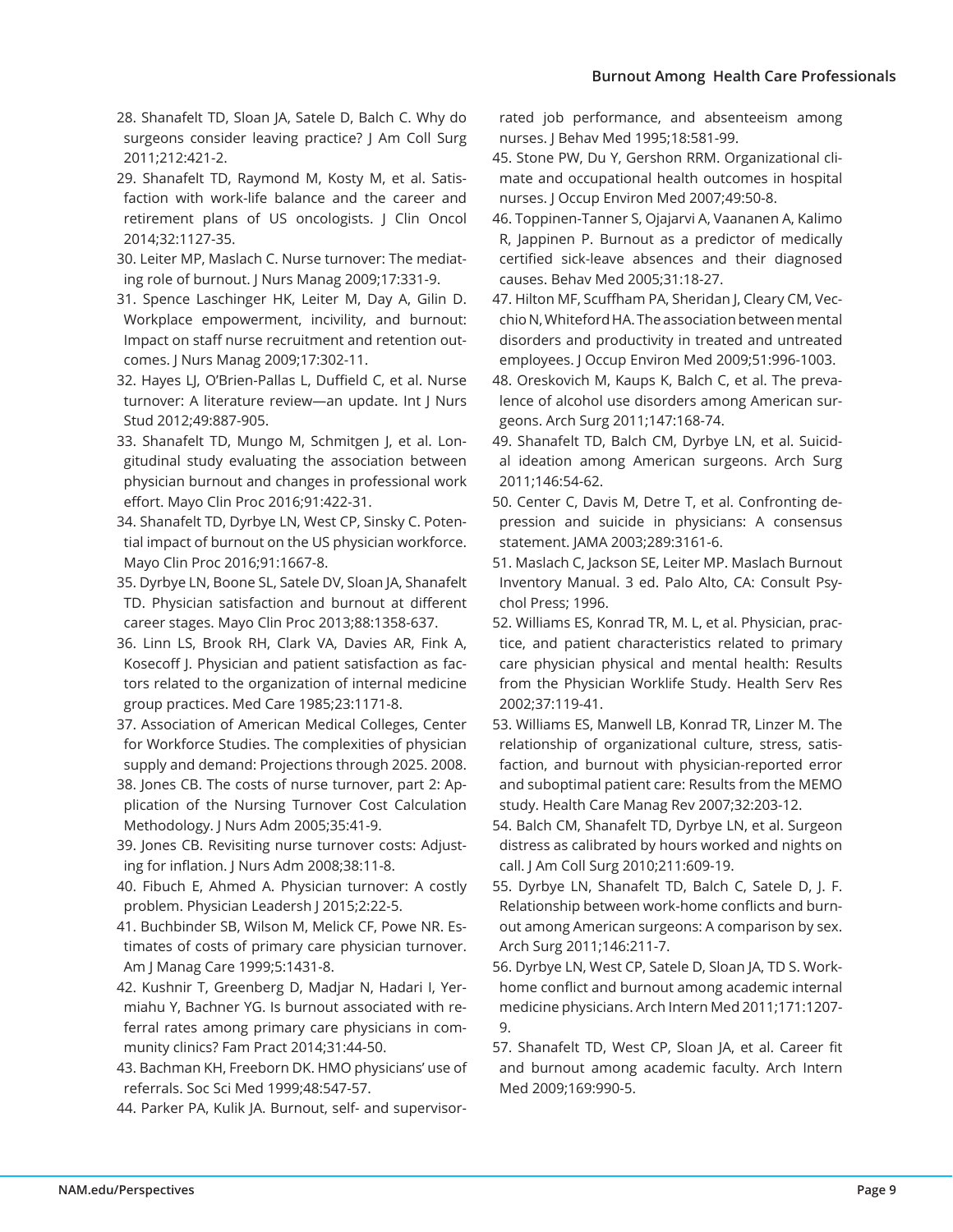- 58. Shanafelt TD, Dyrbye LN, Sinsky C, et al. Relationship between clerical burden and characteristics of the electronic environment with physician burnout and professional satisfaction. Mayo Clin Proc 2016;91:836-48.
- 59. Campbell DA, Jr., Sonnad SS, Eckhauser FE, Campbell KK, Greenfield LJ. Burnout among American surgeons. Surg 2001;130:696-702; discussion -5.
- 60. Bertges Yost W, Eshelman A, Raoufi M, Abouljoud MS. A national study of burnout among American transplant surgeons. Transplant Proc 2005;37:1399- 401.
- 61. Leiter MP, Spence Laschinger HK. Relationships of work and practice environment to professional burnout: Testing a causal model. Nurs Res 2006;55:137- 46.
- 62. Spence Laschinger HK, Leiter MP. The impact of nursing work environments on patient safety outcomes: The mediating role of burnout/engagement. J Nurs Adm 2006;36:259-67.
- 63. Laschinger HKS, Wong CA, Greco P. The impact of staff nurse empowerment on person-job fit and work engagement/burnout. Nurs Adm Q 2006;30:358-67.
- 64. Woodhead EL, Northrop L, Edelstein B. Stress, social support, and burnout among long-term care nursing staff. J of Appl Gerontol 2016;35:84-105.
- 65. Rushton CH, Batcheller J, Schroeder K, Donohue P. Burnout and resilience among nurses practicing in high-intensity settings. Am J Crit Care 2015;24:412- 20.
- 66. Hamric AB, Blackhall LJ. Nurse-physician perspectives on the care of dying patients in intensive care units: Collaboration, moral distress, and ethical climate. Crit Care Med 2007;35:422-9.
- 67. Shanafelt TD, Oreskovich MR, Dyrbye LN, et al. Avoiding burnout: The personal health habits and wellness practices of US surgeons. Ann Surg 2012;255:625-33.
- 68. Sinsky C, Colligan L, Li L, et al. Allocation of physician time in ambulatory practice: A time and motion study in 4 specialties. Ann Intern Med 2016;Epub ahead of print 6 September 2016.
- 69. Dyrbye LN, West CP, Burriss TC, Shanafelt TD. Providing primary care in the United States: The work no one sees. Arch Intern Med 2012;172:1420-1.
- 70. Shanafelt TD, Gorringe G, Menaker R, et al. Impact of organizational leadership on physician burnout and satisfaction. Mayo Clin Proc 2015;90:432-40.
- 71. Dyrbye LN, Shanafelt TD, Balch C, Satele D, Freischlag J. Physicians married/partnered to physicians: A comparative study in the American College of Surgeons. J Am Coll Surg 2010;211:663-71.
- 72. Dyrbye LN, Thomas MR, Eacker A, et al. Race, ethnicity, and medical student well-being in the United States. Arch Intern Med 2007;167:2103-9.
- 73. Maslach C. Burnout. The cost of caring. Cambridge, MA: Malor Books; 2003.
- 74. McManus IC, Keeling A, Paice E. Stress, burnout and doctors' attitudes to work are determined by personality and learning style: A twelve year longitudinal study of UK medical graduates. BMC Med 2004;2:29.
- 75. Tyssen R, Hem E, Vaglum P, Gronvold NT, Ekeberg O. The process of suicidal planning among medical doctors: Predictors in a longitudinal Norwegian sample. J Affect Disord 2004;80:191-8.
- 76. Tyssen R, Vaglum P, Gronvold NT, Ekeberg O. Factors in medical school that predict postgraduate mental health problems in need of treatment. A nationwide and longitudinal study. Med Educ 2001;35:110-20.
- 77. Dyrbye LN, Thomas MR, Huntington JL, et al. Personal life events and medical student well-being: A multicenter study. Acad Med 2006;81:374-84.
- 78. Brazeau CM, Shanafelt TD, Satele D, Sloan JA, Dyrbye LN. Distress among matriculating medical students relative to the general population. Acad Med 2014;89:1520-5.
- 79. Shanafelt TD, Bradley K, Wipf J, Back A. Burnout and self-reported patient care in an internal medicine residency program. Ann Intern Med 2002;136:358- 67.
- 80. Shanafelt TD, Sloan JA, Habermann TM. The wellbeing of physicians. Am J Med 2003;114:513-9.
- 81. West CP, Dyrbye LN, Erwin PJ, Shanafelt TD. Interventions to prevent and reduce physician burnout: A systematic review and meta-analysis. The Lancet 2016.
- 82. Dyrbye LN, Shanafelt TD. Physician burnout. A potential threat to successful health care reform. JAMA 2011;305:2009-10.
- 83. West CP, Shanafelt TD. The influence of personal and environment factors on professionalism in medical education. BMC Med Educ 2007;7.
- 84. West CP, Shanafelt TD. Physician well-being and professionalism. Minn Med 2007;90:44-6.